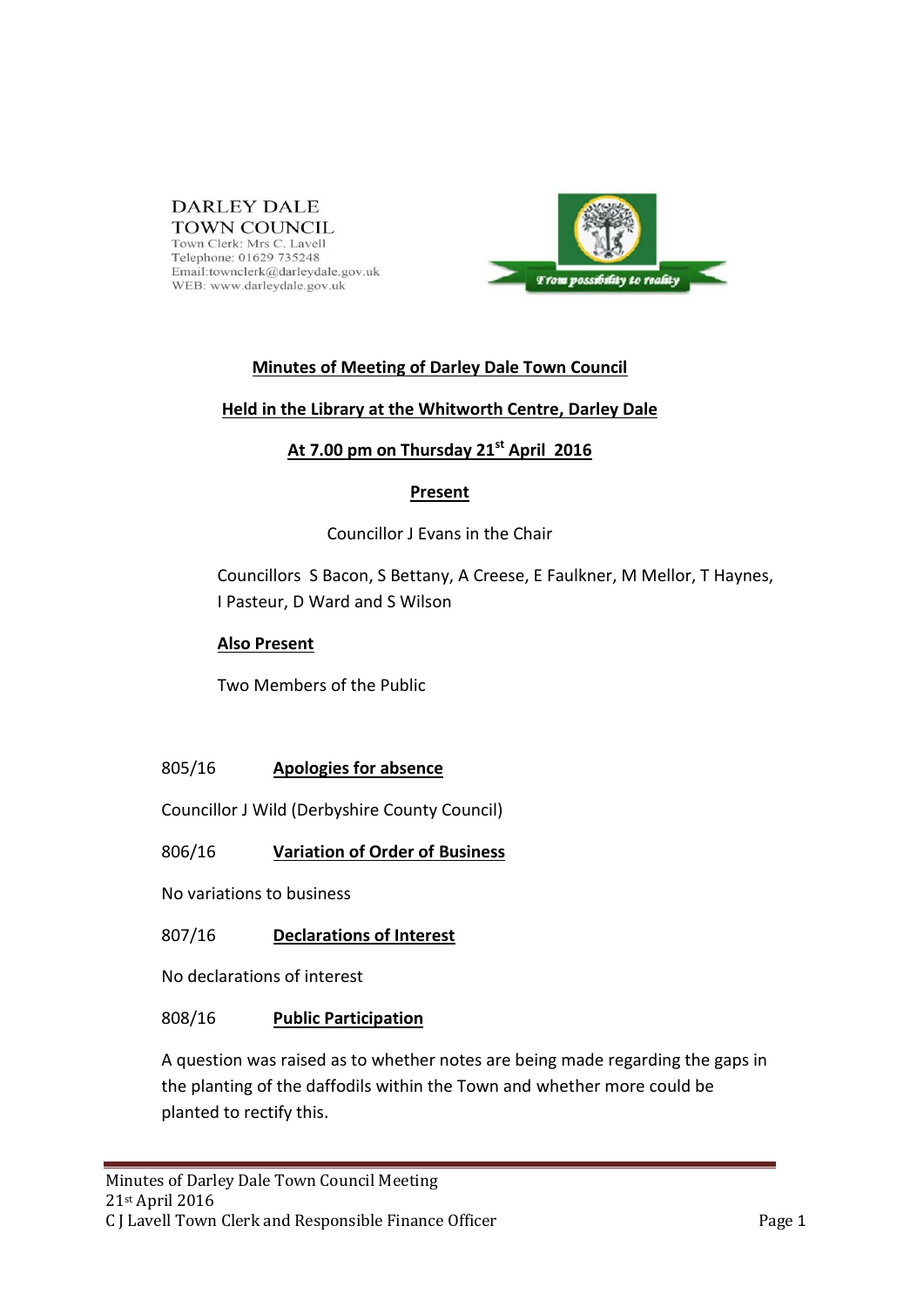It was explained this is in hand with Darley Dale in Bloom with areas already identified along the A6 and Station Road.

## 812/16 **Report from Police and/or County/District Councillors**

No reports presented

#### 811/16 **Planning**

#### **The following applications have been determined by the District Council.**

| No             | <b>Application Number</b> | <b>Description and Details</b>                                                                                                                                                                                                              | Applicant                                                                       | Comments                     |
|----------------|---------------------------|---------------------------------------------------------------------------------------------------------------------------------------------------------------------------------------------------------------------------------------------|---------------------------------------------------------------------------------|------------------------------|
| $\mathbf{1}$ . | 16/00202/CM               | Non material amendment<br>to CD3/0615/46 - Minor re-<br>alignment of the trail for a<br>short length alongside the<br>existing football pitch and<br>through the agricultural<br>field just beyond the<br>Whitworth Park -<br>(NMA/0316/45) | <b>Off Station Road</b><br>Darley Dale<br>Derbyshire                            | Permitted                    |
| 2.             | 16/00121/FUL              | Extension of barn to create<br>additional living<br>accommodation                                                                                                                                                                           | Flash Farm Sydnope<br>Hill Darley Moor<br>Matlock Derbyshire<br>DE4 5LN         | Permitted with<br>conditions |
| 3.             | 16/00070/FUL              | Erection of bowling club<br>house and associated<br>sewage treatment tank                                                                                                                                                                   | Whitworth Park Dale<br>Road North Darley<br>Dale Derbyshire                     | Withdrawn                    |
| 4.             | 15/00717/FUL              | Demolition of redundant<br>poultry sheds and erection<br>of two business agricultural<br>buildings, retention of<br>retaining wall and<br>alterations to parking<br>area/access (Part<br>Retrospective)                                     | Mr M Slack<br>Ameycroft Farm<br><b>Bowler Lane Farley</b><br>Derbyshire DE4 5LR | Permitted with<br>conditions |
| 5.             | 15/00813/FUL              | Replacement dwelling<br>house                                                                                                                                                                                                               | Mr and Mrs Rouse<br>Little Fircliffe<br>Whitworth Road<br>Darley Dale           | Permitted<br>with conditions |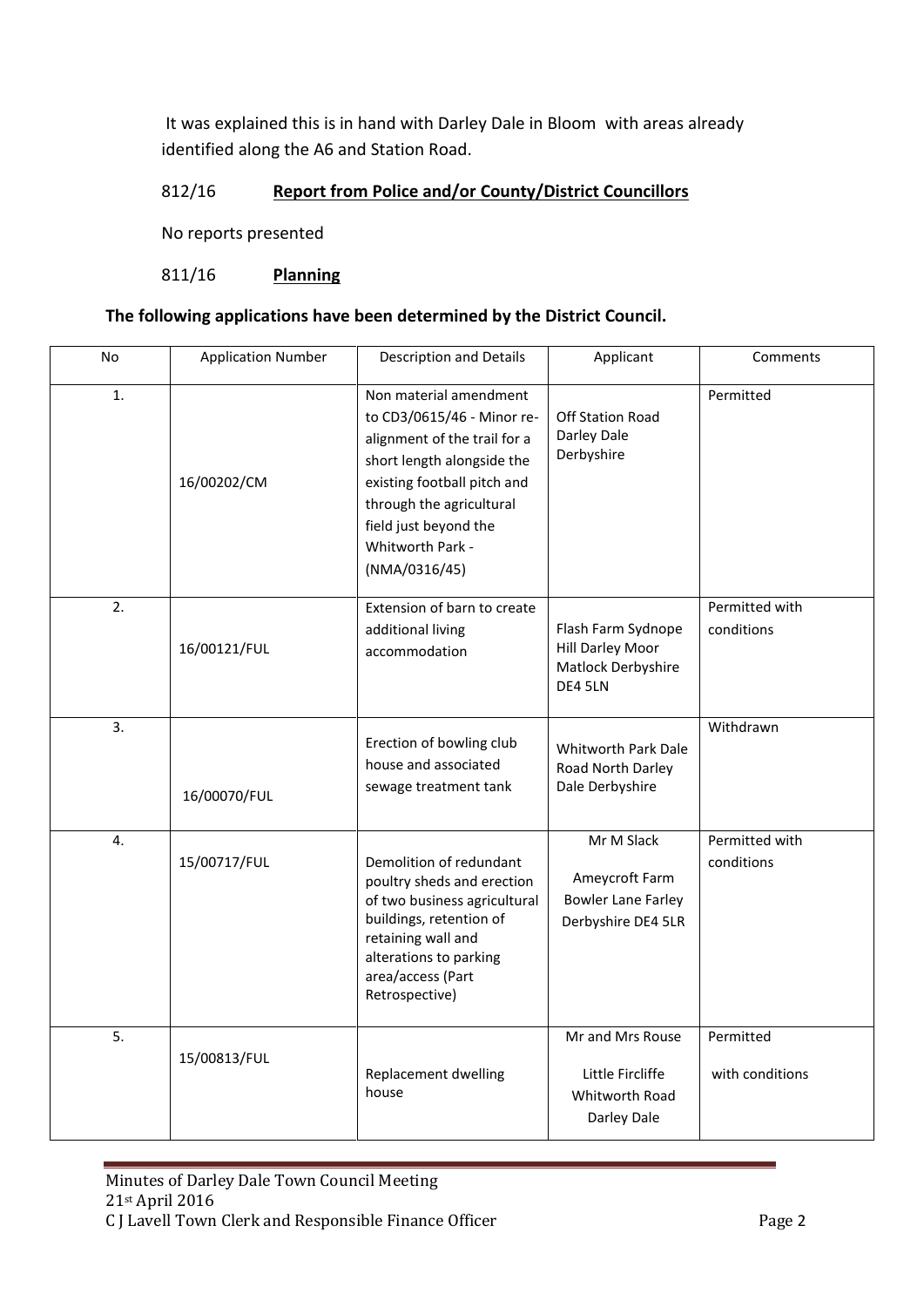|     |                |                                                            | Derbyshire DE4 2HJ                                                                                                           |                                |
|-----|----------------|------------------------------------------------------------|------------------------------------------------------------------------------------------------------------------------------|--------------------------------|
| 6.  | : 16/00102/FUL | Erection of porch                                          | Rathlyn<br>3 Grove Lane<br>Hackney Derbyshire<br>DE4 2QF                                                                     | : Permitted with<br>Conditions |
| 7.  | 16/00083/FUL   | Single storey side<br>extension                            | <b>Helford House</b><br><b>Hallmoor Road</b><br>Darley Dale<br>Derbyshire DE4 2HF                                            | Permitted<br>with conditions   |
| 8.  | 15/00927/FUL   | Creation of parking area                                   | Mr & Mrs Woodford<br>Brooklands 76<br>Hackney Road<br>Hackney Derbyshire<br>DE4 2PX                                          | Permitted<br>with conditions   |
| 9.  | 16/00041/OUT   | Residential development of<br>up to 60 dwellings (outline) | Wildgoose Homes<br>Land Off Old Road<br>Darley Dale Matlock<br>Derbyshire                                                    | Refused                        |
| 10. | 16/00192/PDE   | 16 Hillcrest Matlock<br>Derbyshire DE4 3SL                 | Householder<br>extension - single<br>storey rear extension<br>projecting 4.2m,<br>3.4m maximum<br>height and 2.4 to<br>eaves | Permitted with<br>conditions   |
| 11. | 16/00085/OUT   | Erection of dwelling<br>including access (outline          | Land Adjacent To<br>Jenna Burnett Lane<br>Matlock Derbyshire                                                                 | Permitted with<br>conditions   |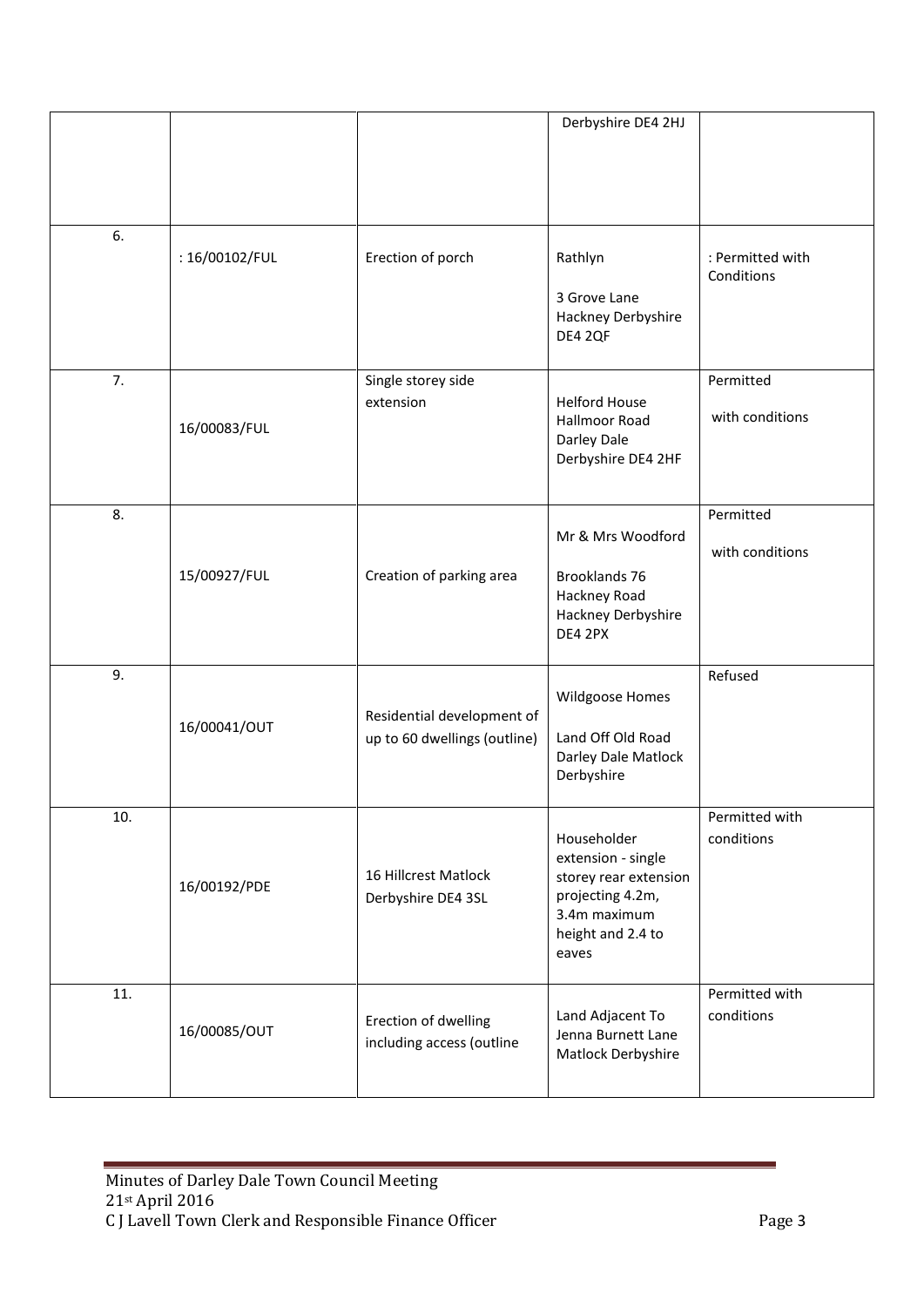| 12. | 15/00850/FUL | Formation of agricultural<br>access | Mrs B Duggan Land<br>At Station Road,<br>Darley Dale,<br>Derbyshire | Permitted with<br>conditions |
|-----|--------------|-------------------------------------|---------------------------------------------------------------------|------------------------------|
|-----|--------------|-------------------------------------|---------------------------------------------------------------------|------------------------------|

#### **Comments to be submitted to the District Council on the following applications.**

| 13. |                |                                                                                                                                                                                      |                                                                                    | No objections and to be                                                                                                     |
|-----|----------------|--------------------------------------------------------------------------------------------------------------------------------------------------------------------------------------|------------------------------------------------------------------------------------|-----------------------------------------------------------------------------------------------------------------------------|
|     | 16/00236/FUL   | Alterations to front elevation.                                                                                                                                                      | <b>Holbrook House Dale</b><br>Road North Darley<br>Dale Derbyshire DE4<br>2FT      | noted the Town council<br>fully support this<br>application                                                                 |
| 14. | 16/00212/FUL   | Use of granny annex as holiday let                                                                                                                                                   | Warney Lea Dale<br>Road South Darley<br>Dale Derbyshire DE4<br>2EU                 | Objection on grounds of<br>overdevelopment and<br>Impact on neighbours in<br>terms of noise,<br>disturbance and<br>nuisance |
| 15. | 16/00197/CLPUD | Certificate of lawful proposed use<br>or development - use of dwelling<br>house for short term stay by the<br>Midland Association3 f<br>Mountaineers Ltd Members and<br>their guests | <b>Star Cottage</b><br>Sydnope Hill Two<br>Dales Derbyshire<br>DE4 2FN             | No objection                                                                                                                |
| 16. | 16/00198/FUL   | Erection of replacement hay barn                                                                                                                                                     | <b>Burley Fields Farm</b><br><b>Bent Lane Darley</b><br>Dale Derbyshire DE4<br>2HN | No objection                                                                                                                |
| 17. | 16?00173/FUL   | Laying out and construction of a<br>new multi-user trail (Phase 1 -<br>Revised Scheme) to the south of<br>Old Road, Darley Dale, Matlock<br>(CD3/0316/142)                           | Old Road Darley Dale<br>Derbyshire                                                 | No objection                                                                                                                |
| 18. | 16/00173/FUL   | Formation of parking area                                                                                                                                                            | 17 Sir Josephs Lane<br>Darley Dale<br>Derbyshire DE4 2GY                           | No Objection                                                                                                                |
| 19. | 16/00174/FUL   | Single storey extension with                                                                                                                                                         | Wheatley Lodge Hall<br>Dale Lane Darley                                            | No objection                                                                                                                |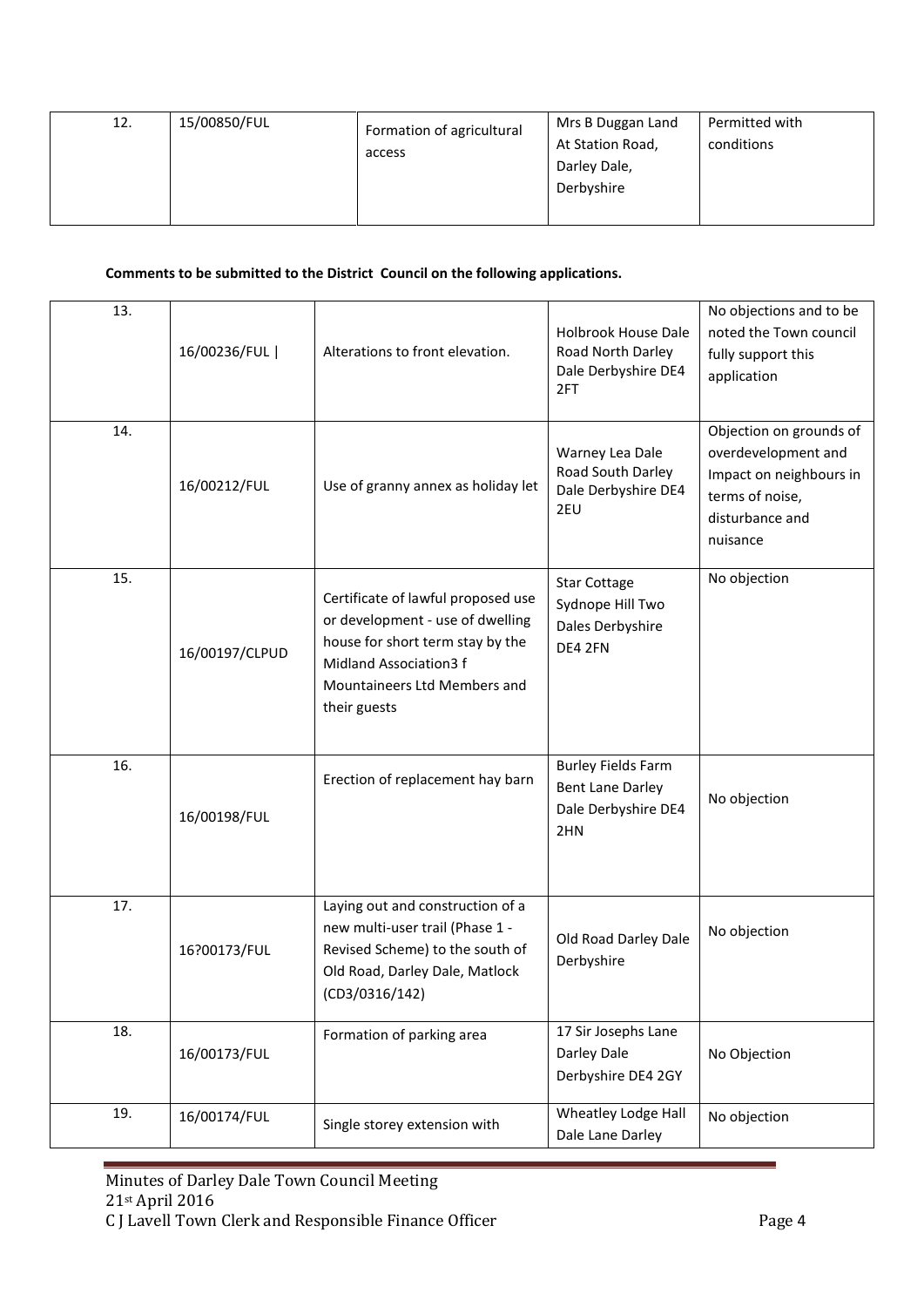|     |              | terrace above                                                                                                                              | Dale Derbyshire DE4<br>2HF                                            |                                                                                                                     |
|-----|--------------|--------------------------------------------------------------------------------------------------------------------------------------------|-----------------------------------------------------------------------|---------------------------------------------------------------------------------------------------------------------|
| 20. | 16/00161/FUL | Two storey side and single storey<br>front extensions and alterations<br>and erection of store and car port<br>building and hard surfacing | Barn Close 10 Hall<br>Rise Darley Dale<br>Derbyshire DE4 2HD          | No objection                                                                                                        |
| 21. | 16/00258/FUL | Two / single storey extension to<br>rear                                                                                                   | 16 Hackney Road<br>Hackney Derbyshire<br>DE4 2PW                      | No objection                                                                                                        |
| 22. | 15/00686/FUL | Conversion and cladding of<br>dwelling to create 2 flats and<br>erection of attached dwelling                                              | 82 Oker Avenue<br>Darley Dale<br>Derbyshire DE4 2GP                   | Objection on grounds of<br>overdevelopment,<br>layout and density and<br>not in keeping with<br>nature of site/area |
| 23. | 16/00165/FUL | Single storey extension                                                                                                                    | Jasmine Cottage 55<br>Greenaway Lane<br>Hackney Derbyshire<br>DE4 2QB | No objection                                                                                                        |

## 813/16 **Minutes**

**RESOLVED that** the Minutes of the Ordinary Meeting of the Town Council held on 17<sup>th</sup> March 2016 be approved as a true record and be signed by the Chairman

# 814/16 **Finance**

The Town Council considered the schedule of payments to be made and the budget reports presented

#### **RESOLVED** –

That the schedule of bill payments detailed below is approved and the reports noted

| Chg number        | <b>Supplier</b>         | <b>Description</b>                          | <b>Budget Item</b>            | Total    |
|-------------------|-------------------------|---------------------------------------------|-------------------------------|----------|
| <b>April 2016</b> |                         |                                             |                               |          |
| 3353              | <b>DALC</b>             | Subscription -annual                        | Subscriptions                 | 869.19   |
| 3360              | <b>DALC</b>             | Annual seminar                              | Training                      | 40.00    |
| 3361              | G Lowry                 | <b>Bus Shelters month</b>                   | <b>Bus Shelters</b>           | 80.00    |
| 3363              | <b>Whitworth Centre</b> | Room Hire and, Toilets<br><b>April 2016</b> | Room Hire &<br>toilets Feb 16 | 1,390.06 |

Minutes of Darley Dale Town Council Meeting 21st April 2016 C J Lavell Town Clerk and Responsible Finance Officer **Page 5**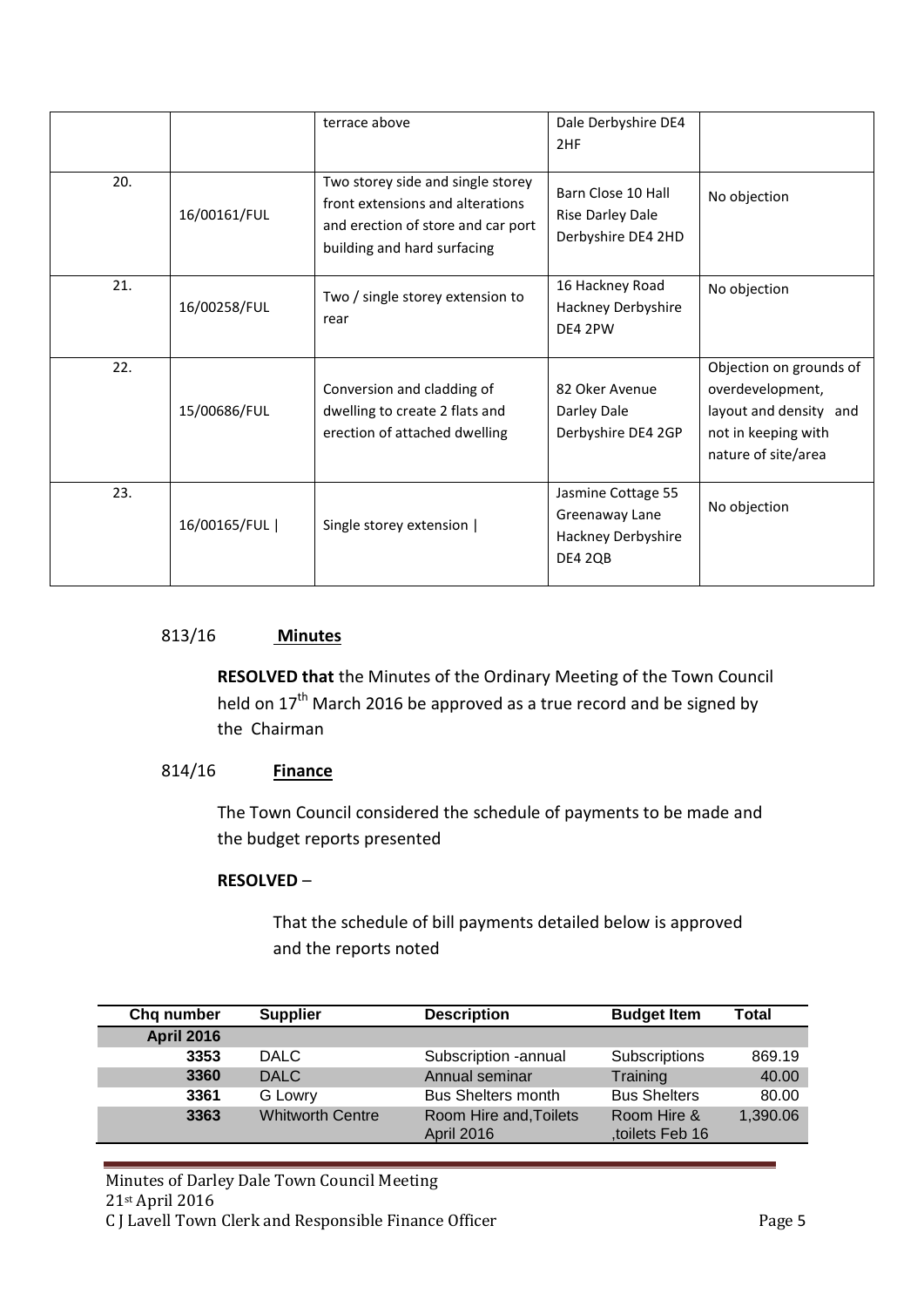| 3363 | C Lavell               | Salary April                 | Administration        | 1,075.24 |
|------|------------------------|------------------------------|-----------------------|----------|
| 3364 | <b>HMRC</b>            | <b>PAYE April</b>            | Administration        | 159.29   |
| 3365 | DCC                    | <b>Superannuation April</b>  | Administration        | 293.19   |
| 3366 | <b>Peak Advertiser</b> | Neighbourhood Plan<br>Advert | Neighbourhood<br>Plan | 234.00   |
| 3367 | <b>DD Cricket Club</b> | Reissue of "lost" cheque     | S 137                 | 500.00   |
|      |                        |                              | <b>Total</b>          | 3,731.78 |
|      |                        |                              |                       |          |
|      |                        |                              |                       |          |
|      |                        |                              |                       |          |

A brief summary of the financial year 2015/16 was provided; expenditure has been below budget due to the mild weather and no contingency monies being required. Preparations will now commence for the end of year audit and Annual audit submission.

### 815/16 **Town Mayor/Chairman's Announcements**

No announcements

### 816/16**Town Clerk's and Councillors' update of matters in hand.**

**Allotments** A contract for pigeon lofts is still being sought. Councillor Bacon to assist the Town Clerk in writing a new contract

**Oker Estate Footpath-** The dropped kerb has now been installed.

**Local Food Store**. The Town clerk has spoken to the manager regarding the issue of lorries and a site meeting is proposed which the Town Clerk will setup, to include Councillors Mellor and Ward

**Risk Assessment** Risk Assessment checks now undertaken for all identified tasks., meeting to be arranged late April to progress this further

#### **Redundant Telephone kiosk Investigations**

Following discussion the viability of the defibrillator being placed external to the kiosk is to be explored to enable the fundraising group to commence raising monies..

The listing as opposed to the adoption of the kiosk is to be undertaken

**New Councillor Vacancies** A meeting is in the process of being arranged with the potential new Councillor and several existing Councillors for an informal chat.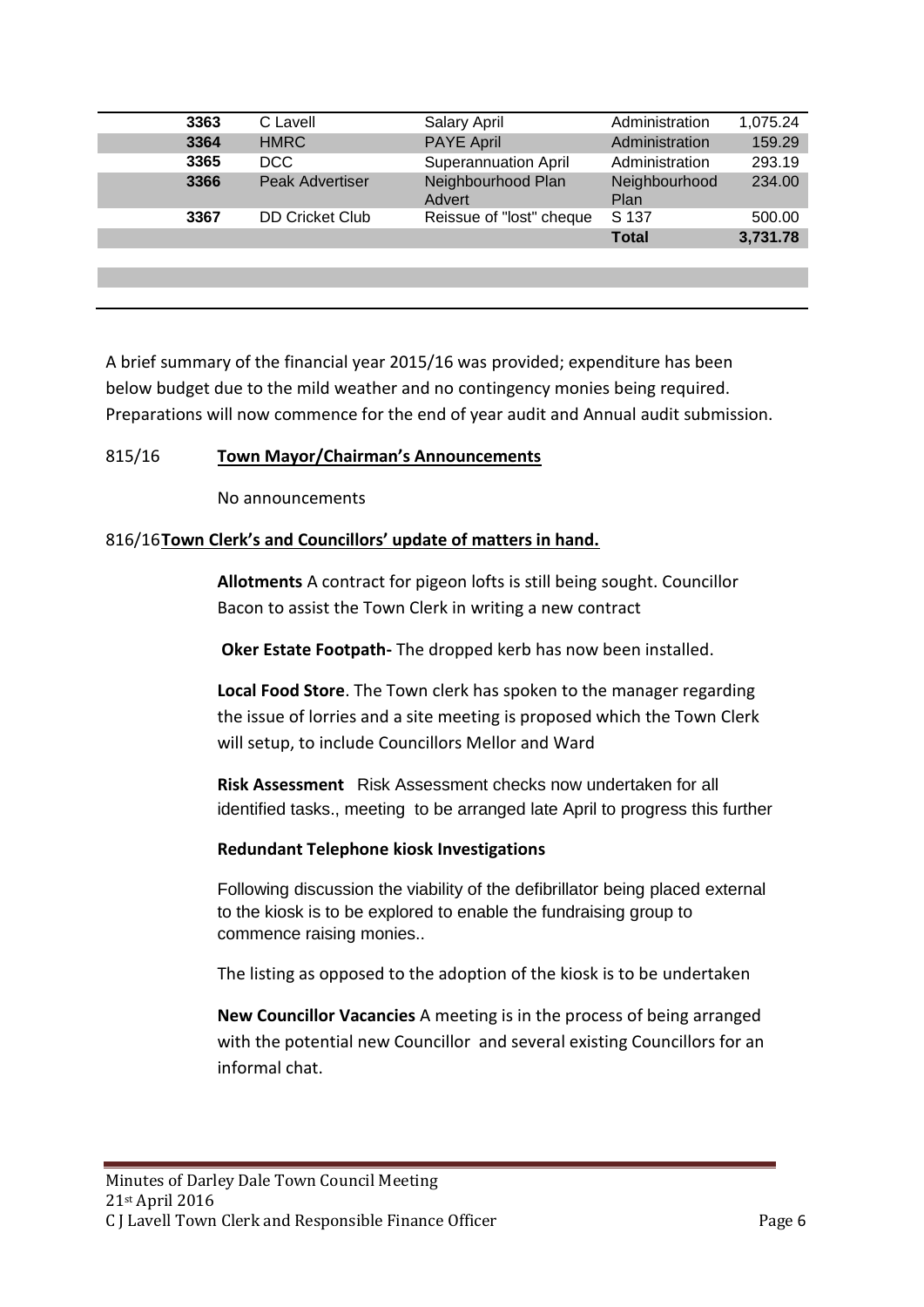# 817/16 **Reports from Representatives on outside bodies**

There were no updates at this meeting.

## 818/16 **Reports from Working Parties**

There were no updates at this meeting.

#### 819/16 **The Whitworth Centre**

The minutes from the meeting on 22nd March were circulated.

It was reported that the northern portion of the main Whitworth Centre car park is to be used for site cabins and storage of materials for the multi user trail and the Trustees are in discussion with Derbyshire County Council regarding reinstatement after the project is completed.

### 819/16 **Emergency Contacts for DDDC**

A situation had arisen where broken glass was found on the children's play area at the Tipping at the Easter bank holiday weekend and there was no number available/person contactable to deal with this from DDDC, who are responsible for this area. It was felt had there been a more serious issue such as broken play equipment this could potentially be an accident waiting to happen.

It was **RESOLVED** to write to register the Town Council's concern at the absence of emergency contacts for DDDC during weekends and Bank Holidays and to request contact details are made available and displayed.

This led to a further discussion about ambiguous signage in the same area relating to dog banning notices citing "the vicinity of the play area" with a contravention fine of up to £1000, It was felt the wording of "around the vicinity" was unclear and ambiguous and that actual clarification needs to be sought

It was **RESOLVED** that a letter to be sent to DDDC on this subject.

# 820/16 **Neighbourhood Plan Update**

An update was provided regarding the three area-wide consultation meetings on the Neighbourhood Plan and the Local plan, approximately 75 people have attended and overall the proposals in the Neighbourhood Plan have been well received. There is also a good response to the questionnaire, (available on line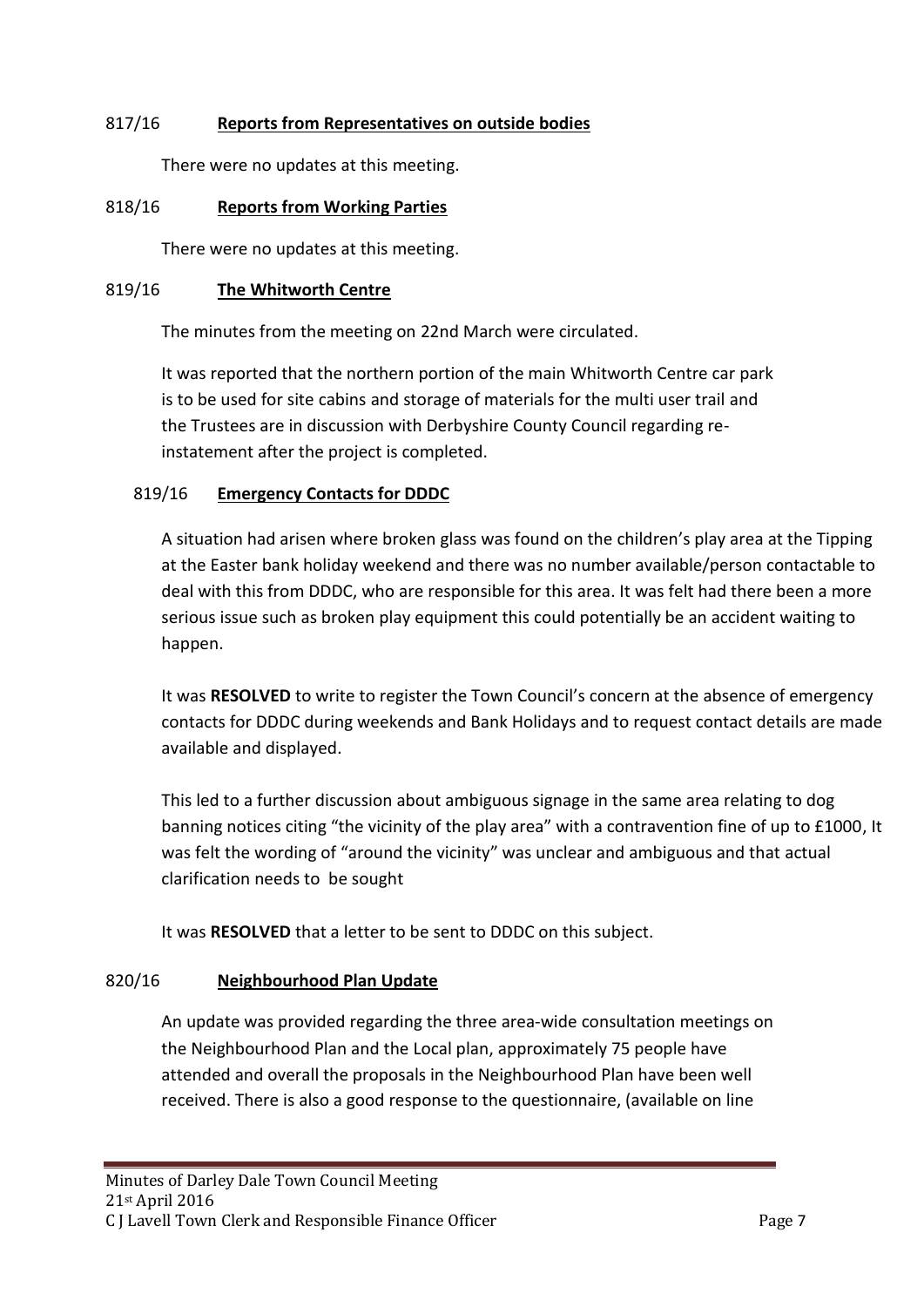and at set locations) again with the majority being in favour of the proposals. The consultation period will run until May 16.

# 821/16 **Report on Local Plan**

As reported above local meetings hosted by DDTC have taken place which included information and discussion about the Local Plan.

Concern was expressed that the District Council are not hosting a Local Plan meeting in Darley Dale as they are doing in three location across the Derbyshire Dales , this is especially of concern as Darley Dale is earmarked for a significantly higher percentage of the proposed new houses than other locations.

It was **RESOLVED** that Councillors Creese and Evans in consultation with the Town Clerk would prepare the formal response from the Town Council to the Local Plan as per their consultation process.

All Councillors were encouraged to complete the online survey available at **[http://www.derbyshiredales.gov.uk/planning-a-building-control/local-plan-2015-](http://www.derbyshiredales.gov.uk/planning-a-building-control/local-plan-2015-16/local-plan-consultation) [16/local-plan-consultation](http://www.derbyshiredales.gov.uk/planning-a-building-control/local-plan-2015-16/local-plan-consultation)**

# 822/16 **Bowmans Building**

A recent multi agency meeting to discuss the "new Bowmans building" and Youth Club illustrated the considerable amount of work involved in this venture as well as questioning whether sufficient need could be demonstrated in the area when there were other options/venues available and also whether there was a conflict with the possible commercial angle with the involvement of the Whitworth Centre in the venture. The outcome being that further thought is required, considerable project planning and involvement of many agencies to take to the next stage.

The grant from Dales Housing of £5300 for the concrete base (no other use being permissible) despite an extension to June is subject to revised criteria requiring a project plan being developed, estimates for the works to have been attained by August and to have started the build by December

# 823/16 **Youth Provision**

Councillor Haynes , charged at the February meeting with developing a youth policy, outlined initial thoughts and opened a discussion on how to proceed.

Three themes were identified as important to the area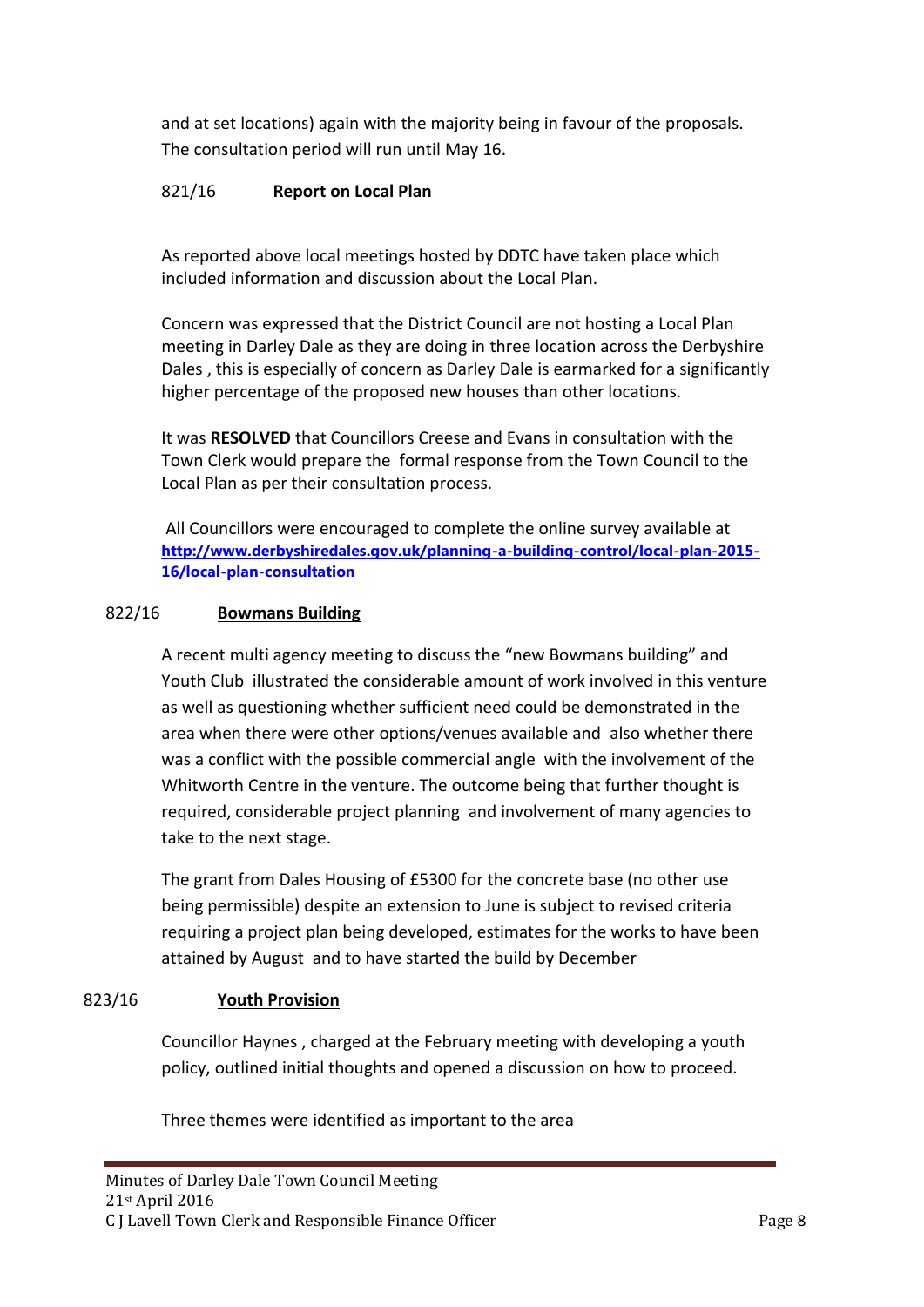- The Old School Close play area
- The need to upgrade the play area in the Whitworth Park, linking with the recently awarded Tesco monies
- The future and location of a relaunched Youth Club

Currently each is being progressed independently , however there are common themes such as interdependency of funding, tight time scales etc therefore it was decided that as all are interrelated a youth working party should be established which can co-opt others from the Community, other agencies, Whitworth Centre etc to work alongside.

The aim would be to develop a shared vision for youth provision across the area, provide a joined up approach and by working together enable whatever monies are available to be maximised/match funded with grant applications.

The demise of 106 monies which currently require housing developers to make a contribution on new developments to a play area or equivalent value in money, and the lack of clarity relating to its replacement , the community infrastructure levy risks a potential time gap occurring whereby no provision is made for youth needs and as Darley Dale is earmarked for a considerable amount of new development , our area may be significantly adversely affected.

A coordinated approach to this is needed therefore this would also form part of the remit of the group, the need to secure further information and lobby where necessary for the provision of "gap funding"

The working party is to consist of Councillor Haynes as Chairman, Councillors Bacon, Mellor and Pasteur with others contributing as appropriate, e.g. Councillor Creese to be involved with Community Infrastructure levy works and Councillor Bettany in matters affects the Whitworth Centre. An invite to be made to Mike Blair, General Manager, The Whitworth Centre to join the group as there are many areas of synergy.

# 824/16 **Twinning**

Councillor Wilson gave a brief update on twinning matters and the June visit to Onzain which will involve around 20 Darley Dale residents.

Funding was discussed and it was confirmed that as with any organisation within Darley Dale, an application could be made to the Community Grant Fund which is hosted twice a year, with the next round being scheduled for June 2016.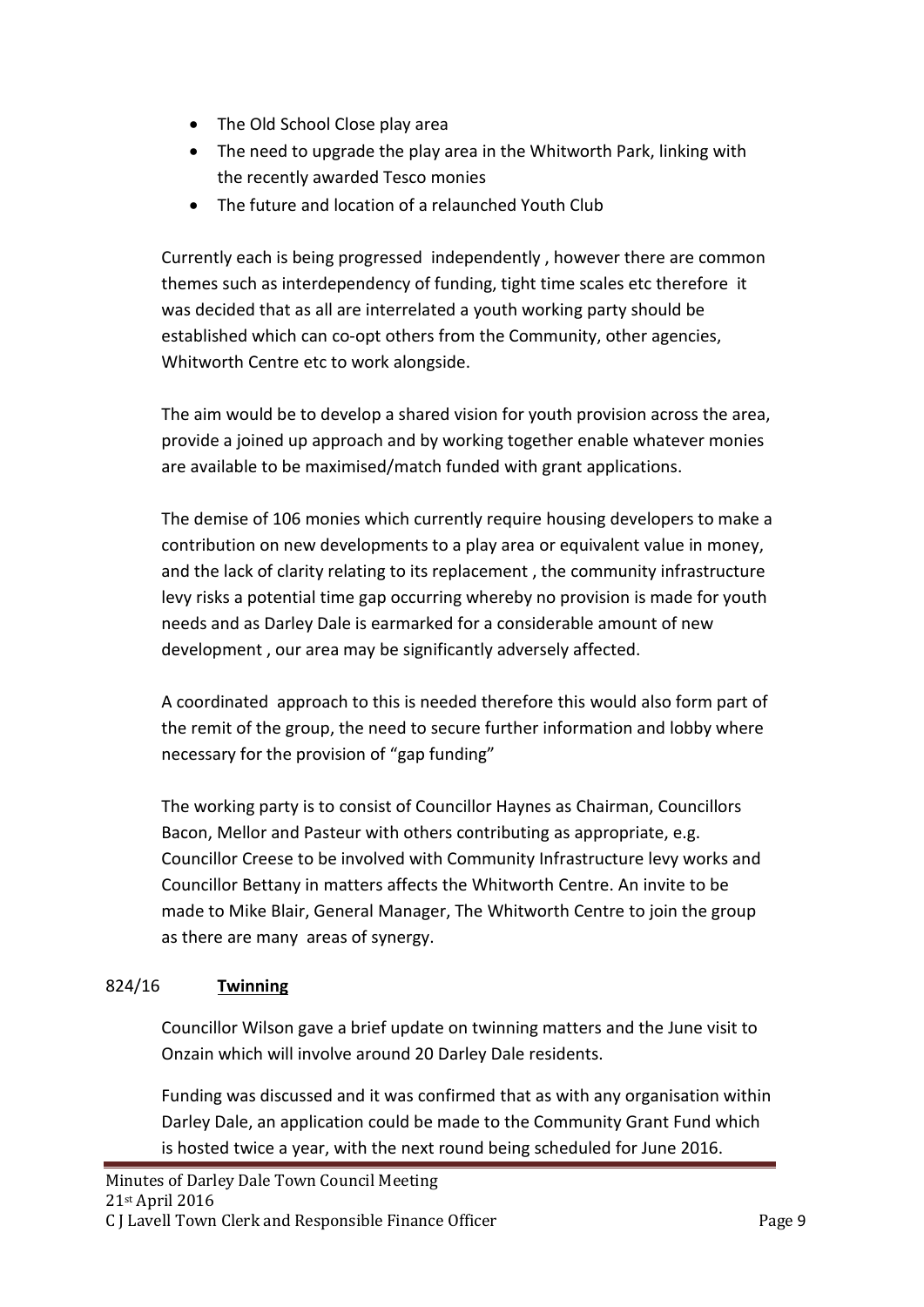# 825/16 **Queens Birthday**

Councillor Faulkner and Councillor Wilson reported on plans for celebrations for the Queen's Birthday with a series of events planned for the weekend of  $11<sup>th</sup>$ and 12<sup>th</sup> June focused on the Whitworth Park and Centre and working in conjunction with the local churches.

The proposal was discussed that the Town Council provides funding (up to £500) to assist with the celebration costs .It was **RESOLVED** that up to £500 could be provided to help fund a tea party and activities in the Whitworth Park on the Sunday afternoon. The event is to provide refreshments for older residents (including Memory Lane) and to encourage youth involvement with appropriate activities and foods.

Darley Dale Brass Band are to act as the hub of the event with the theme being developed on the lines of a Queens Tea/Street Party. In case of bad weather the event is to be held in the Whitworth centre.

It is essential that contact is made with the local Churches to secure their involvement and funding as this was the starting point for the local event.

After discussion it was decided that this would be the main area of involvement with the weekend's events of the Town Council.

# 826/16 **Correspondence and Information Received**

There were 3 items of correspondence/Information

- An email from M Galsworthy (DDDC) reporting
	- 1. that the dropped kerb had been actioned
	- 2. Area of concern at Church road allotment of overhanging trees and drainage issues to be looked into and
	- 3. That the land at Painters Way is to be retained by the District Council which was well received by the Town Council.
- Age Well Programme flyer from Age UK, circulated to all for information
- Letter from Federation of Mental Health reporting on their works
- E mail from resident regarding speeding on Chesterfield Road, to be referred to Highways at DCC
- Letter relating to misuse of field near football pitch at the Tipping, in particular cars being parked on the grass and churning it up, the